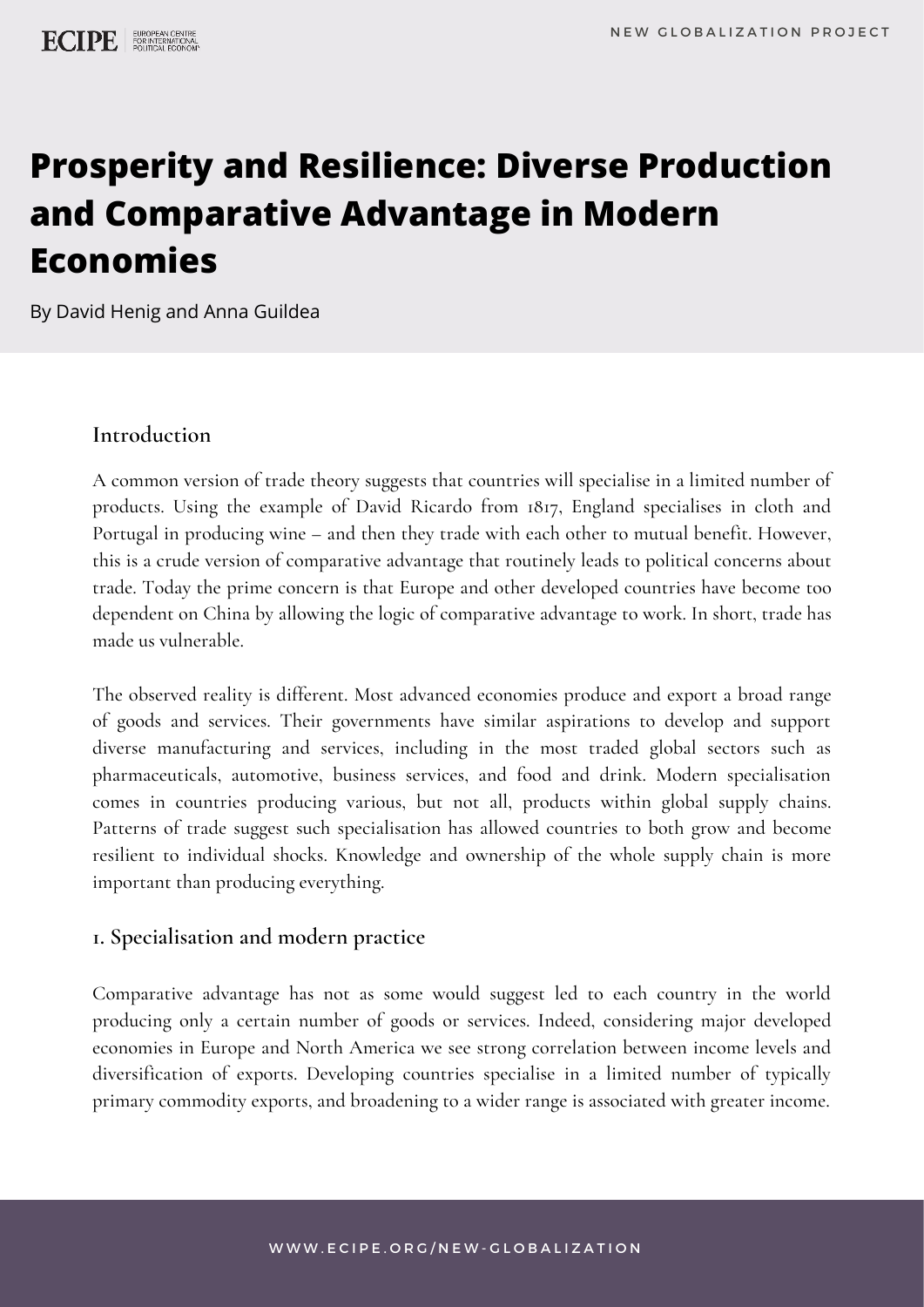

GDP per capita

#### *(UNIDO 2009)*

At the highest income levels, countries may show a marginal tendency towards specialisation of highly sophisticated products. However, the overall pattern is one of varied production in more developed economies.

The principles of comparative advantage can be seen in long-term specialisms, whether financial services in the UK or automotive in Germany, as well as these highly sophisticated products. Neither are however international monopolies.

Reconciling comparative advantage, diversity, and this specialisation seems to come through a dynamic process of economic development. Companies and innovators seek new opportunities bound by constraints such as skills, existing businesses and infrastructure within a country.

Producing a broad variety of products allows innovations to apply across them, as well as encouraging further investment, making the process a virtuous circle. For example, knowledge of particular sectors in specific countries may help raise investment capital. Producers in other countries will however seek to learn and copy, providing different options for supply chains while still roughly consistent with comparative advantage.

The growth of trade through supply chains comprising numerous intermediates since 1990 fits well with this interpretation. Vastly increasing the number of products traded amplifies the opportunity for countries to specialise while cross fertilising innovation as well as maintaining some production of basic goods.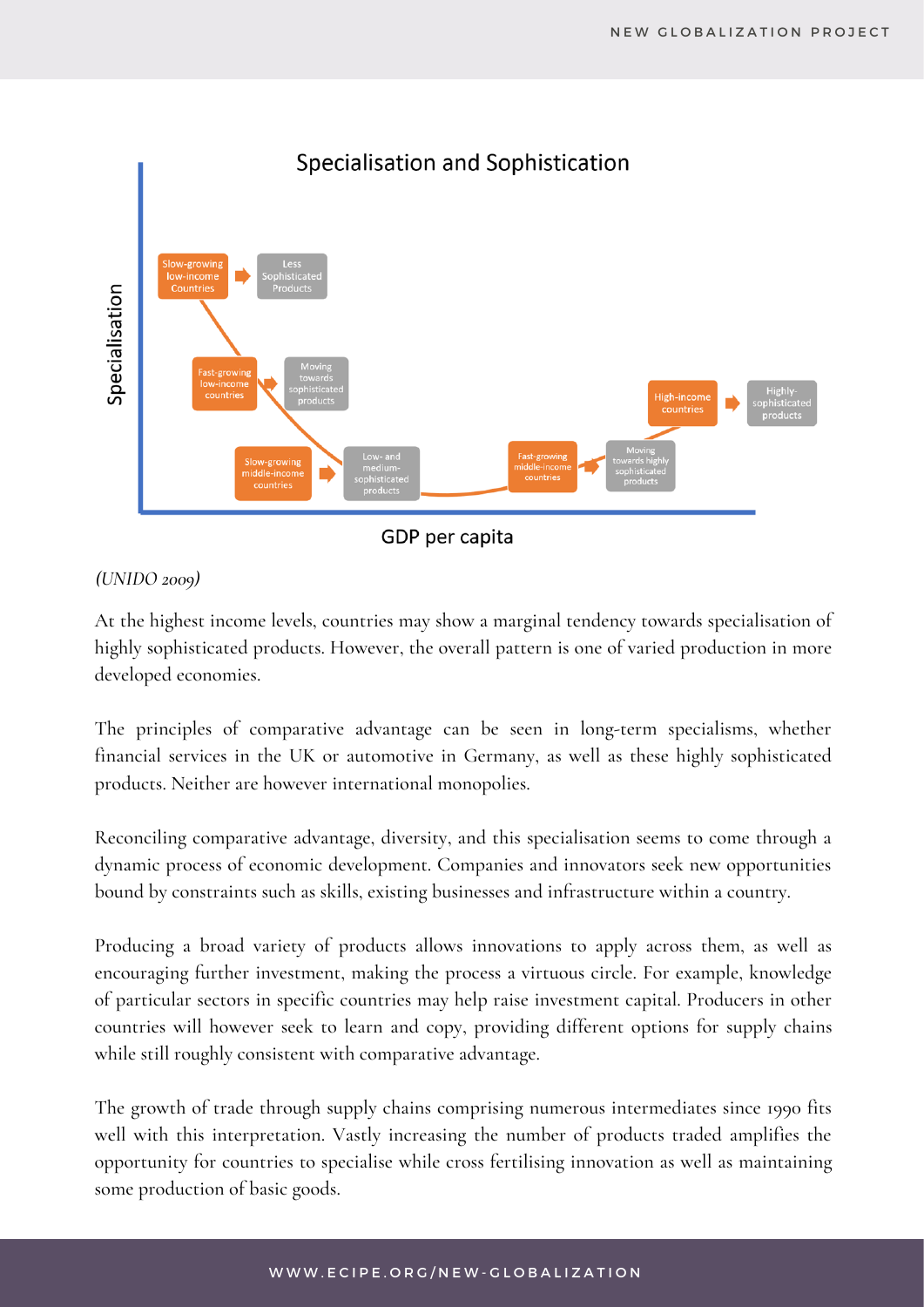Free trade helps this process by reducing an incumbent's blocking power. Hence a key benefit of free trade agreements is in reducing barriers to imports. It should however be noted that this involves labour market adjustments, of individuals losing jobs in areas of comparative disadvantage, which is politically problematic.

This more complex view of comparative advantage is a far cry from the cloth and wine cited by Ricardo. In the current geo-political environment, as countries complain about job losses, we should however be able to show that the broad principles of trade creating mutual benefit still holds.

#### **2. Complexity, diversity and economic development**

Many critics of the current globalisation suggest that it leaves developed countries without serious manufacturing at the mercy of China. However, this view is not supported by the evidence, which shows production of goods continuing even in the richest of economies.

The Economic Complexity Index (ECI) analyses the complexity of individual economic activities and then measures how significantly these are present in different countries. When this is considered against GDP per capita it shows more developed economies undertaking varied complex production.





Looking at countries that consistently score among the highest on the ECI, such as Japan and Sweden, some trends emerge such as only having 1-2 products that represent more than 5% of exports, a broad range of other exports, and significant services exports. There also appears to be a trend among these high scorers in exporting Cars, Vehicle Parts, Integrated Circuits, and Packaged Medicaments, goods that could be considered 'sophisticated' in terms of the level of skill required and the activities involved in their production.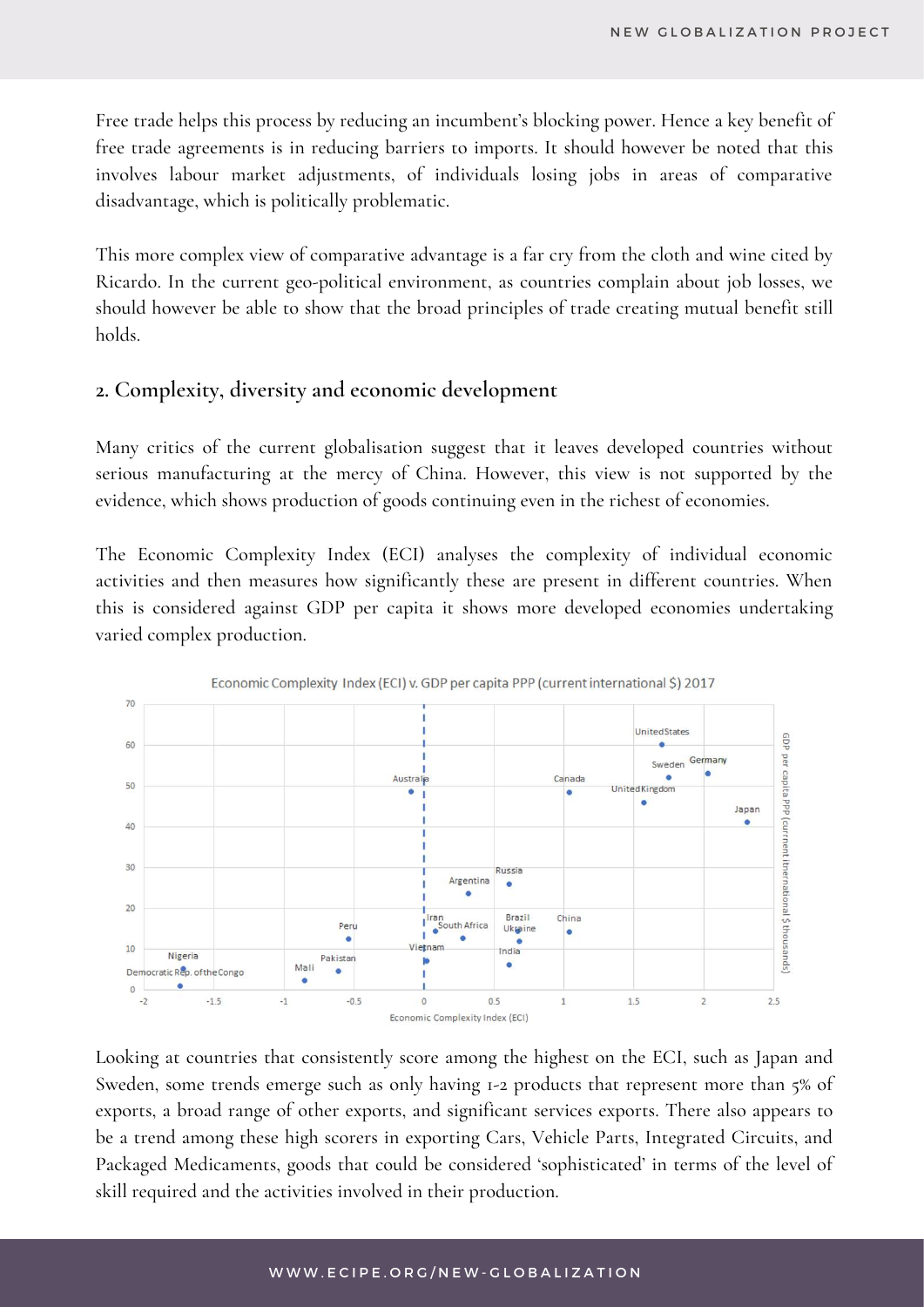This does not necessarily mean these countries are producing pharmaceuticals on-site start-tofinish, but rather that they are specialising in the high value-added stages of a particular good's production, as well as having companies with understanding of the whole value chain.

| Country | ECI  | Per<br>capita<br>product<br>exports<br>(\$k) | Services<br>share of<br>exports | Goods<br>$>5\%$<br>export | Goods<br>$>1\%$<br>exports | Top 5 goods exports                                                                                                            |
|---------|------|----------------------------------------------|---------------------------------|---------------------------|----------------------------|--------------------------------------------------------------------------------------------------------------------------------|
| Japan   | 2.27 | 15.5                                         | 21.29%                          | $\mathbf{1}$              | 15                         | Cars 14 9%<br>Vehicle parts 4.77%<br>Integrated circuits 4.41%<br>Machinery 2.88%<br>Ships 1.96%                               |
| Germany | 1.98 | 17.3                                         | 17.71%                          | $\mathbf{1}$              | 9                          | Cars $10%$<br>Vehicle parts 4.37%<br>Medicaments 3.95%<br>Planes / helicopters 2.21%<br>Blood and related 2.07%                |
| Sweden  | 1.69 | 15.3                                         | 30.85%                          | 2                         | 17                         | Cars 7.51%<br>Medicaments 5.09%<br>Refined petroleum 4.79%<br>Vehicle parts 3.31%<br>Broadcasting equipment 2.47%              |
| USA     | 1.63 | 4.61                                         | 33.49%                          | 1                         | 17                         | Refined petroleum 5.61%<br>Crude petroleum 4.09%<br>Cars 3.76%<br>Integrated circuits 2.74%<br>Vehicle parts 2.73%             |
| China   | 1.06 | 1.84                                         | 8.52%                           | 2                         | 14                         | Broadcasting Equipment 8.08%<br>Computers 5.48%<br>Integrated Circuits 4.18%<br>Office Machine Parts 3.21%<br>Telephones 2.13% |

In summary, richer countries tend to diversify around high value-added human and physical capital-intensive sectors while low-income countries have net exports in resources or labourintensive goods. As production processes become globally fragmented, the specialisation of countries increasingly occurs at the level of activity, rather than products per se.

# **3. Policy implications**

Specialisation and comparative advantage as they relate to modern global trade will continue to be much discussed, but it seems clear from the evidence that economies can be both diverse and specialised. The most advanced economies demonstrate innovation across a range of sectors, and should therefore be able to adapt to changing circumstances quickly.